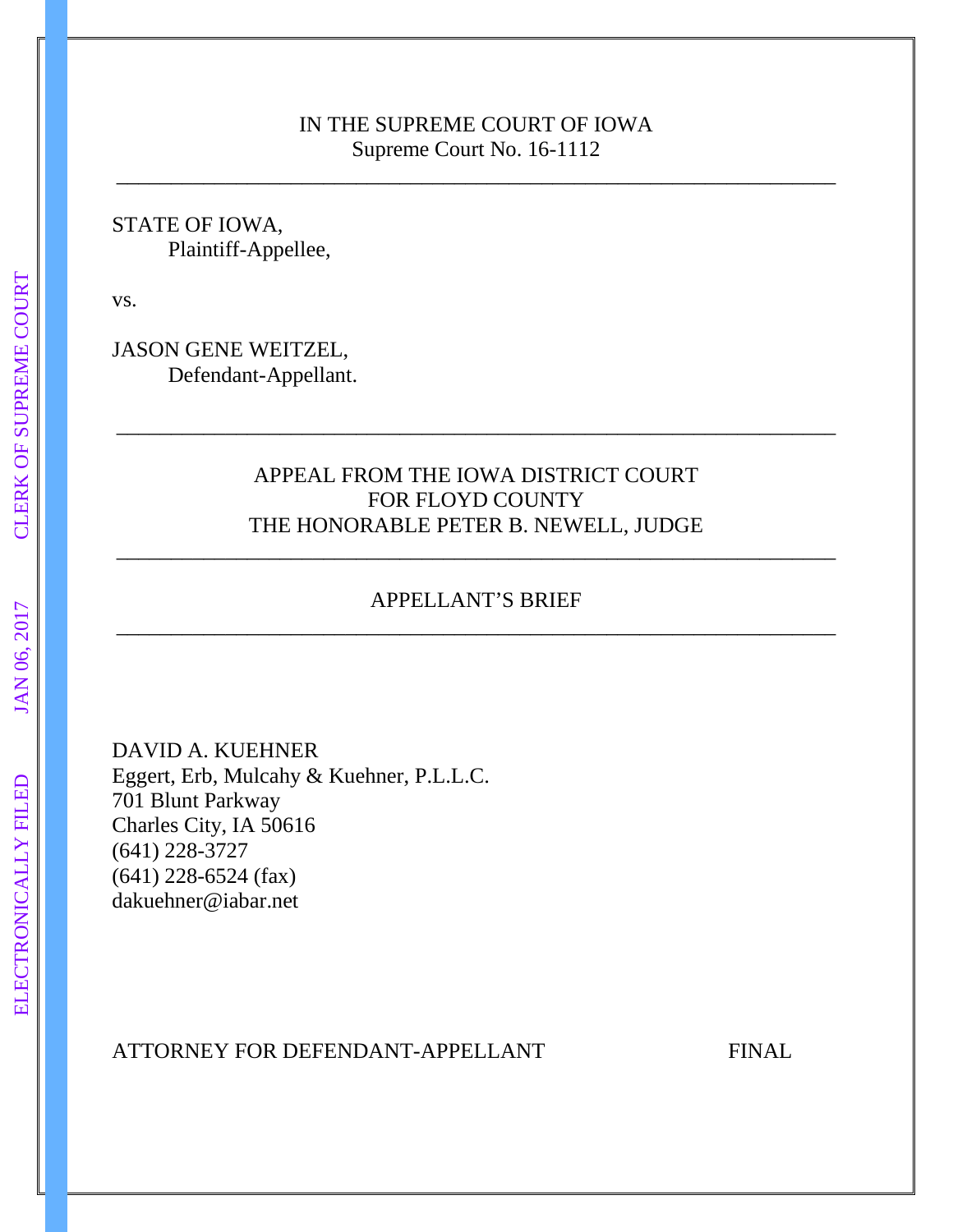# **TABLE OF CONTENTS**

| THE COURT ERRED IN ACCEPTING THE DEFENDANT'S PLEA<br>OF GUILTY AS HE WAS NOT INFORMED OF THE<br><b>CONSEQUENCES OF THE PLEA AS REQUIRED BY IOWA RULE</b><br><b>OF CRIMINAL PROCEDURE 2.8</b> |  |
|----------------------------------------------------------------------------------------------------------------------------------------------------------------------------------------------|--|
|                                                                                                                                                                                              |  |
|                                                                                                                                                                                              |  |
|                                                                                                                                                                                              |  |

|--|

# **TABLE OF AUTHORITIES**

# **Cases**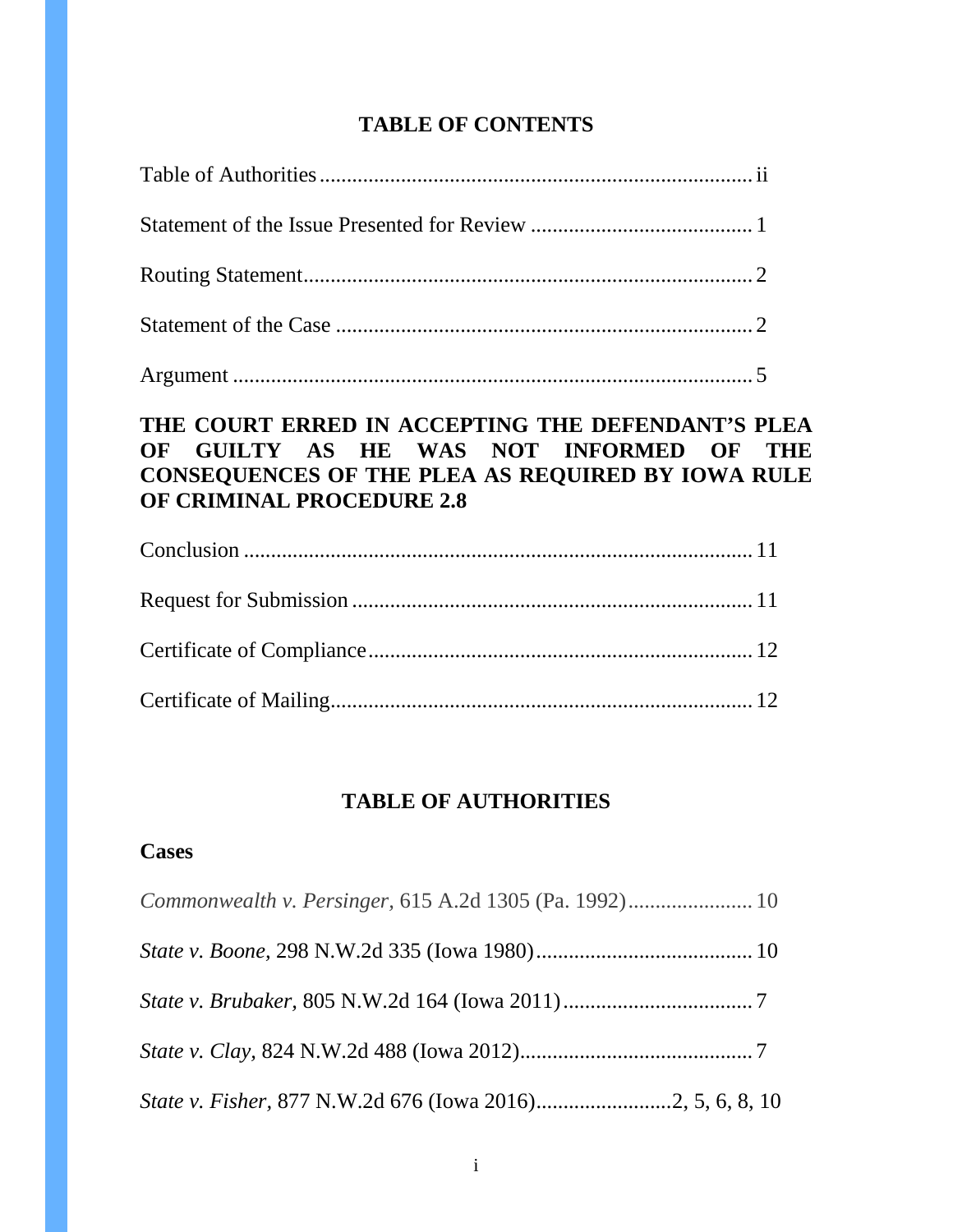| <b>Iowa Statutes</b>                     |    |  |
|------------------------------------------|----|--|
|                                          |    |  |
|                                          |    |  |
|                                          |    |  |
| <b>Iowa Court Rules</b>                  |    |  |
| $I_{\alpha W}$ R $C_{\text{rim}}$ P $28$ | 67 |  |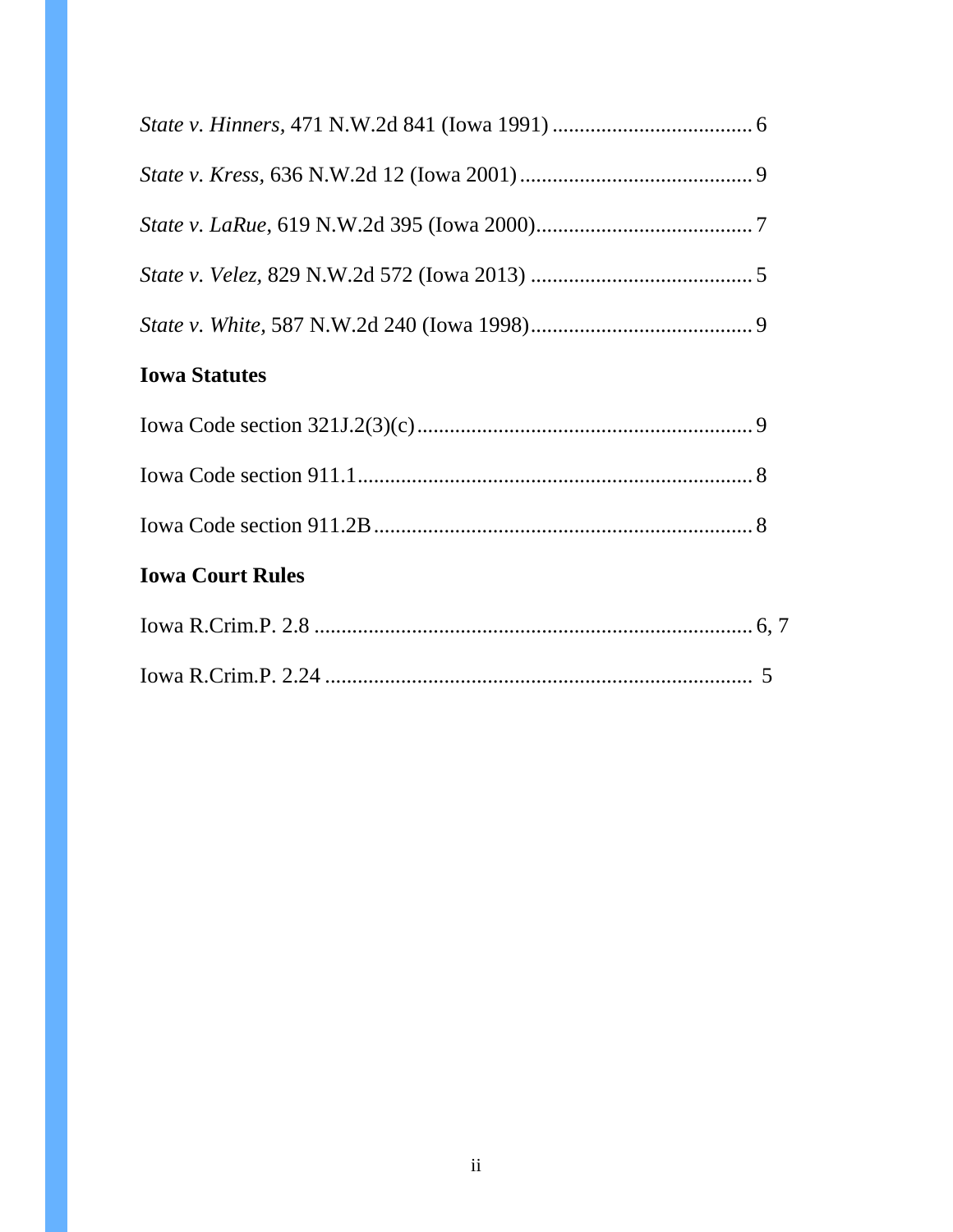#### **STATEMENT OF THE ISSUE PRESENTED FOR REVIEW**

# **THE COURT ERRED IN ACCEPTING THE DEFENDANT'S PLEA OF GUILTY AS HE WAS NOT INFORMED OF THE CONSEQUENCES OF THE PLEA AS REQUIRED BY IOWA RULE OF CRIMINAL PROCEDURE 2.8**

*State v. Fisher,* 877 N.W.2d 676 (Iowa 2016)

*State v. Velez,* 829 N.W.2d 572 (Iowa 2013)

Iowa R.Crim.P. 2.24

*State v. Hinners,* 471 N.W.2d 841 (Iowa 1991)

Iowa R.Crim.P. 2.8

*State v. LaRue*, 619 N.W.2d 395 (Iowa 2000)

*State v. Brubaker,* 805 N.W.2d 164 (Iowa 2011)

*State v. Clay,* 824 N.W.2d 488 (Iowa 2012).

Iowa Code section 911.1

Iowa Code section 911.2B

Iowa Code section 321J.2(3)(c)

*State v. Kress,* 636 N.W.2d 12 (Iowa 2001)

*State v. White,* 587 N.W.2d 240 (Iowa 1998)

*Commonwealth v. Persinger,* 615 A.2d 1305 (Pa. 1992)

*State v. Boone,* 298 N.W.2d 335 (Iowa 1980)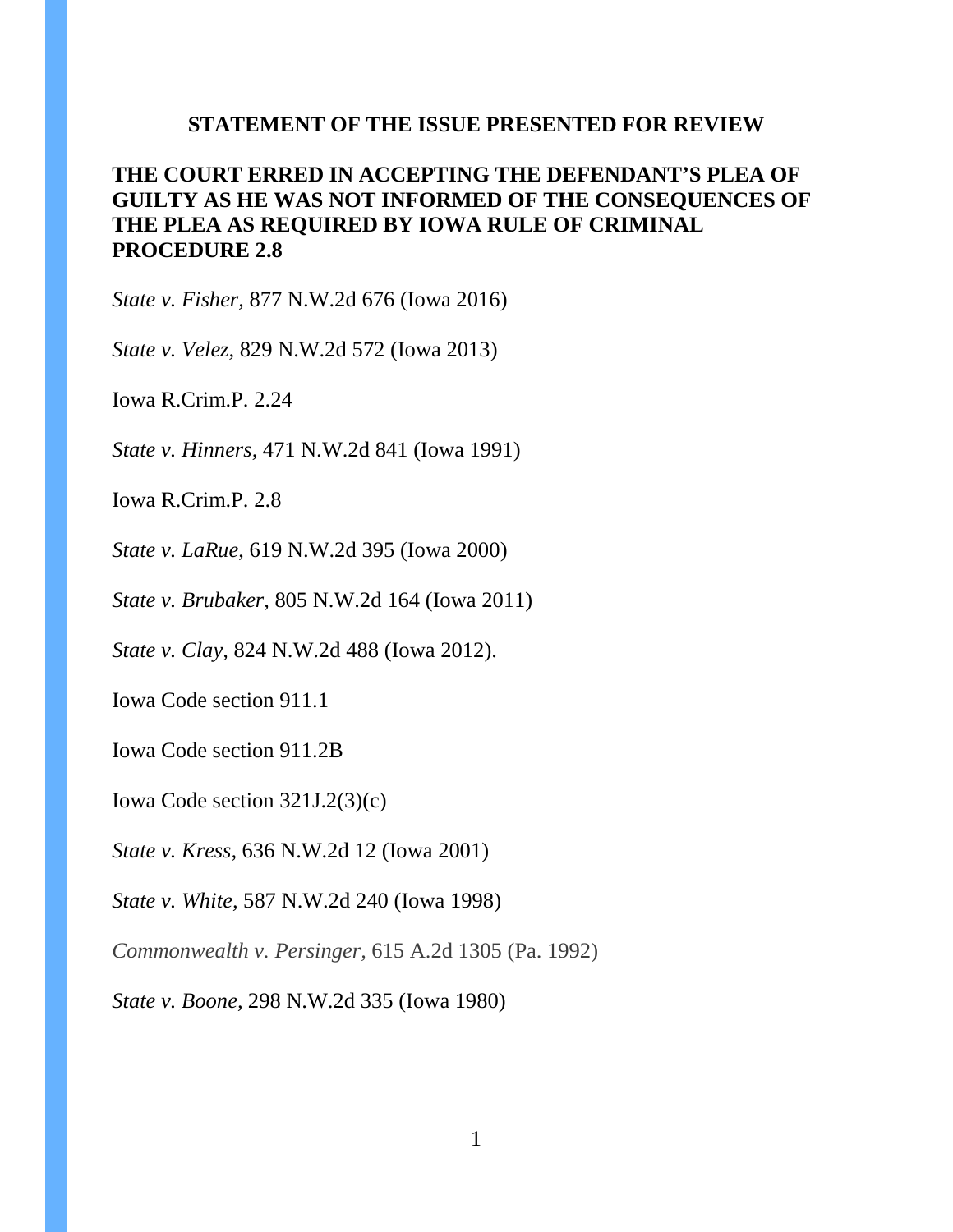#### **ROUTING STATEMENT**

This case would allow the Supreme Court to resolve an important legal question which was left unanswered by its option in *State v. Fisher,* 877 N.W.2d 676 (Iowa 2016); therefore, retention by the Supreme Court would be appropriate. Iowa R. App. P. 6.1101(2)(c).

#### **STATEMENT OF THE CASE**

#### **Nature of the Case**

Jason Gene Weitzel appeal from the judgment and sentence entered against him following his plea of guilty in district court.

#### **Course of Proceedings**

Weitzel was charged by a five count trial information. (Trial Information; App. p. 1) After plea negotiations, he entered pleas of guilty to four of the five counts on May 17, 2016. (Plea Change Order; App. p. 7) On June 28, 2016, he was sentenced. (Judgment and Sentencing; App. p. 10) Weitzel timely filed a notice of appeal. (Notice of Appeal; App. p. 16)

### **Facts**

The underlying facts of the crime are irrelevant to this appeal as this appeal is based on the procedural matters arising from the plea change procedures.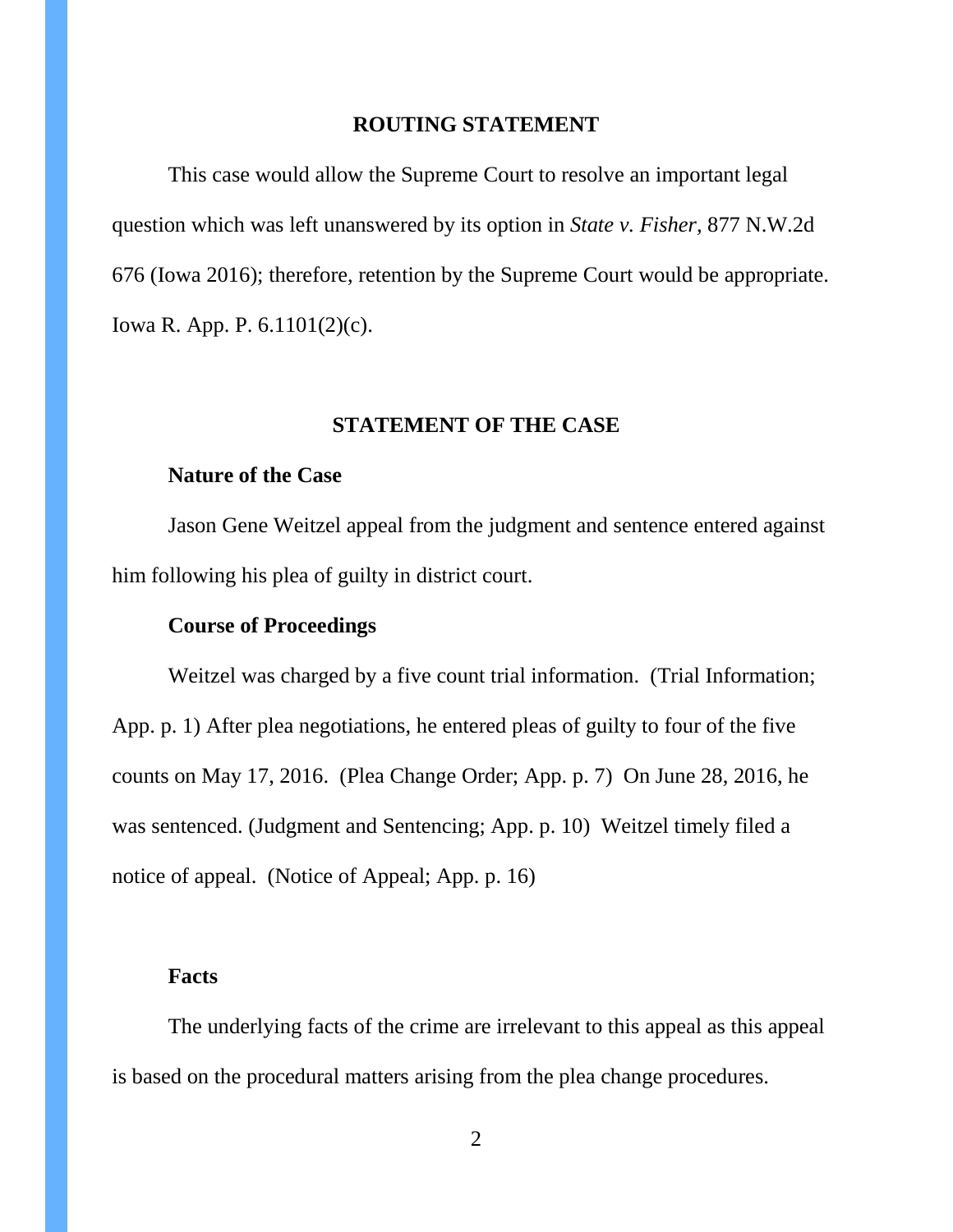On March 11, 2016, Weitzel was charged by a five count trial information. (Trial Information; App. p. 1) He entered pleas of guilty in open court to the following counts:

Count I: Domestic abuse assault impeding the normal breathing or circulation of blood resulting in injury, a class "D" felony, in violation of Iowa Code section 708.2A(1) and 708.2A(5).

Count III: Possession of methamphetamine, a schedule II controlled substance, second offense, an aggravated misdemeanor, in violation of Iowa Code section 124.401(5).

Count IV: Carrying weapons, an aggravated misdemeanor, in violation of Iowa Code section 724.4(1).

Count V: Operating while intoxicated, first offense, a serious misdemeanor, in violation of Iowa Code section 321J.2. (Plea Change Order; App. p. 7)

Weitzel did not file any written pleas of guilty and the only record established about the plea change was the court transcript (Plea trans.) Weitzel did not file a motion in arrest of judgment. He was sentenced on June 28, 2016 to a indeterminate five year prison sentence on Count I to run consecutively to the two concurrent two year prions sentences on Count III and IV as well as the mandatory minimum sentence on Count V. (Judgment and Sentence; App. p. 10)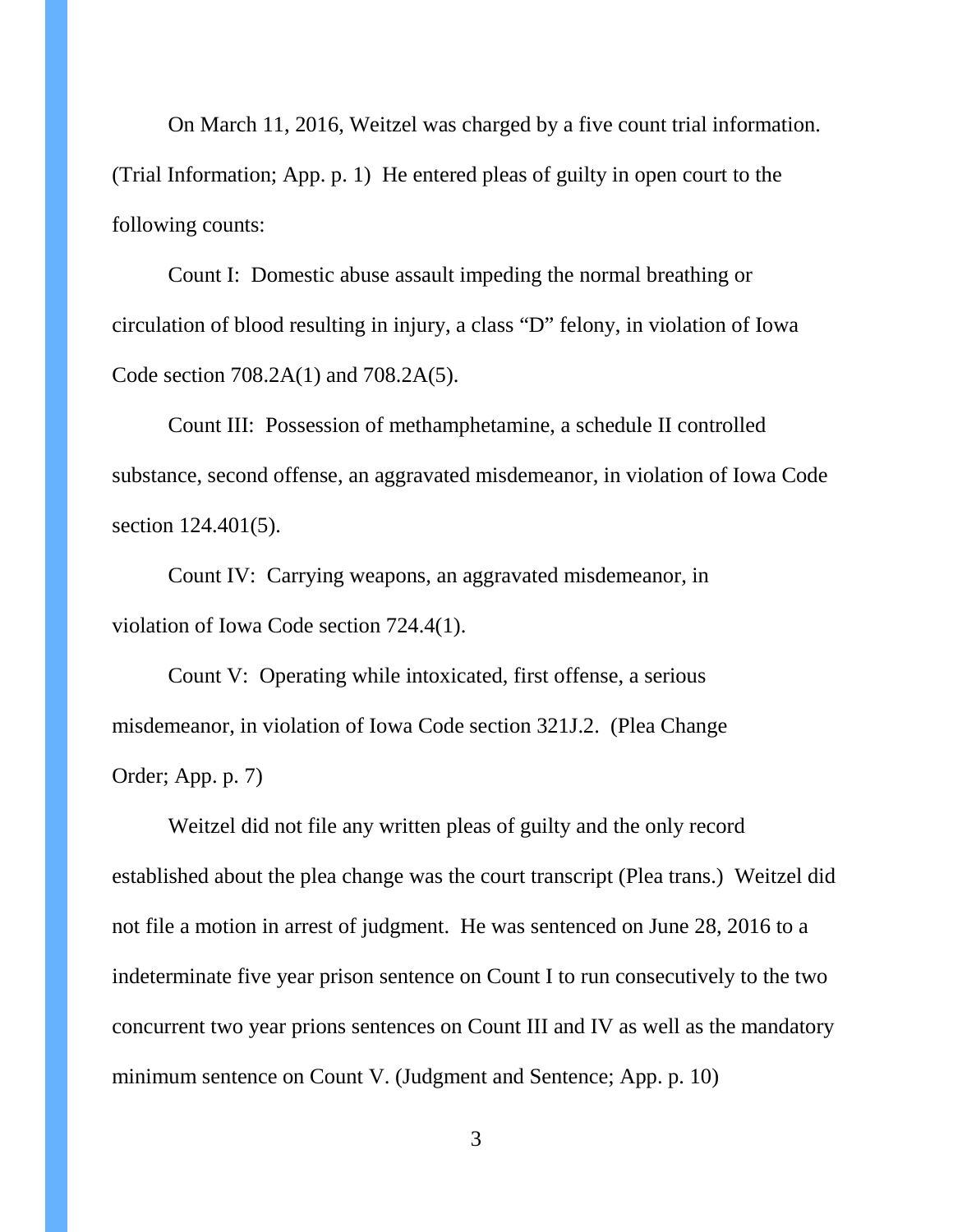The sentence also included various financial provision including fines,

suspended fines, surcharges, and court costs which are discussed more in detail in the argument. In fairness, it should be noted that the Weitzel does not contest the legality of the financial obligations imposed by the court.

The following are excerpts from the court's colloquy with Weitzel where the

court set forth the minimum and maximum fines for each of the counts.

Count I: Domestic abuse assault impeding the normal breathing or

circulation of blood resulting in injury:

…a maximum possible fine of \$7,500. This charge would have a mandatory minimum \$750, but that fine could be suspended, meaning you would not have to pay that. (Plea trans. p. 9 ls. 9-12)

Count III: Possession of methamphetamine, a schedule II controlled

substance, second offense:

…a maximum possible fine of \$6,250. Each of those (counts III and IV) would carry a mandatory minimum penalty of a \$625 fine, but the Court could suspended those fines, meaning you would not have to pay them. (Plea trans. p. 10 ls. 7-10)

On the charge in Count 3, there is a mandatory Law Enforcement surcharge, and that is \$125; and I believe that there is also a mandatory DARE surcharge in that case of \$10. (Plea trans. p. 10 ls. 11-13)

Count IV: Carrying weapons:

"…\$6,250 - - \$625 fine, that can be suspended." (Plea trans. p. 10 l. 19)

Count V: Operating while intoxicated, first offense: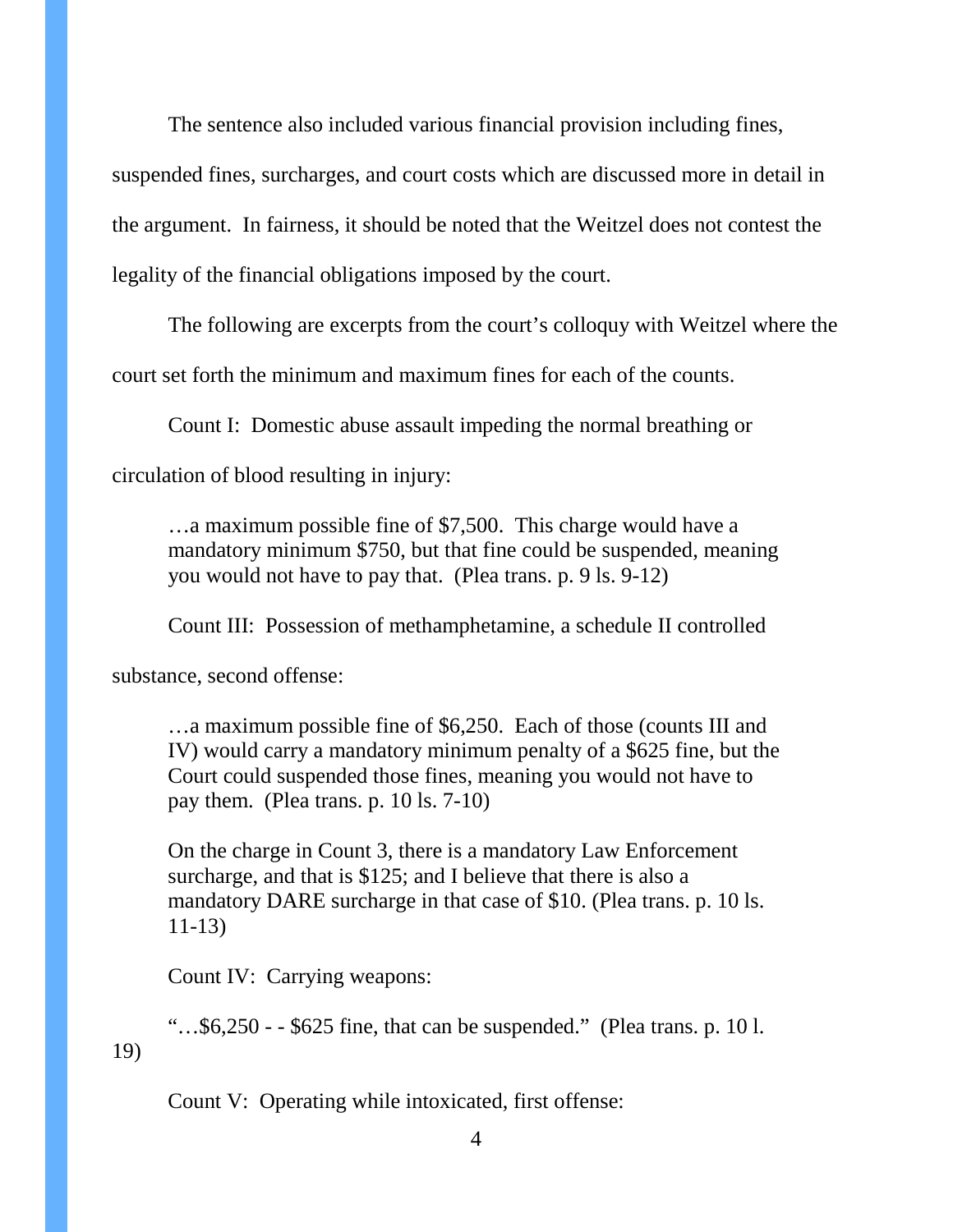…carries a maximum possible fine of \$1,500. Carries with it a mandatory minimum penalty of \$1,250. That can be cut in half or half of it could be suspended if, prior to sentencing, you obtain a temporary restricted license… (Plea trans. p. 11 ls. 6-10)

Additional facts will be set forth in the argument.

# **ISSUE: THE COURT ERRED IN ACCEPTING THE DEFENDANT'S PLEA OF GUILTY AS HE WAS NOT INFORMED OF THE CONSEQUENCES OF THE PLEA AS REQUIRED**

Standard of Review: The standard of review for guilty pleas is for

correction of errors at law. *State v. Fisher,* 877 N.W.2d 676, 680 (*citing State v.* 

*Velez,* 829 N.W.2d 572, 575 (Iowa 2013)

Preservation of Error: Iowa R.Crim.P. 2.24 requires a defendant to file a

motion in arrest of judgment in order to preserve error in order to challenge to a

guilty plea. However, the defendant must be advised as to the substance of that

rule. The Court in *Fisher* found the following acknowledgement contained in the

written plea of guilty to be deficient:

I have been advised of my right to challenge this plea of guilty by filing a Motion in Arrest of Judgment at least five (5) days prior to the date that the Court sets for sentencing and within forty-five (45) days after the Court accepts my plea. *Fisher,* 877 N.W.2d at 679

The court informed Weitzel with strikingly similar language:

Now Mr. Weitzel, because we've not gone to Sentencing today, I need to advise you that you have the right to file a motion, called a motion in arrest of judgment. And you would file that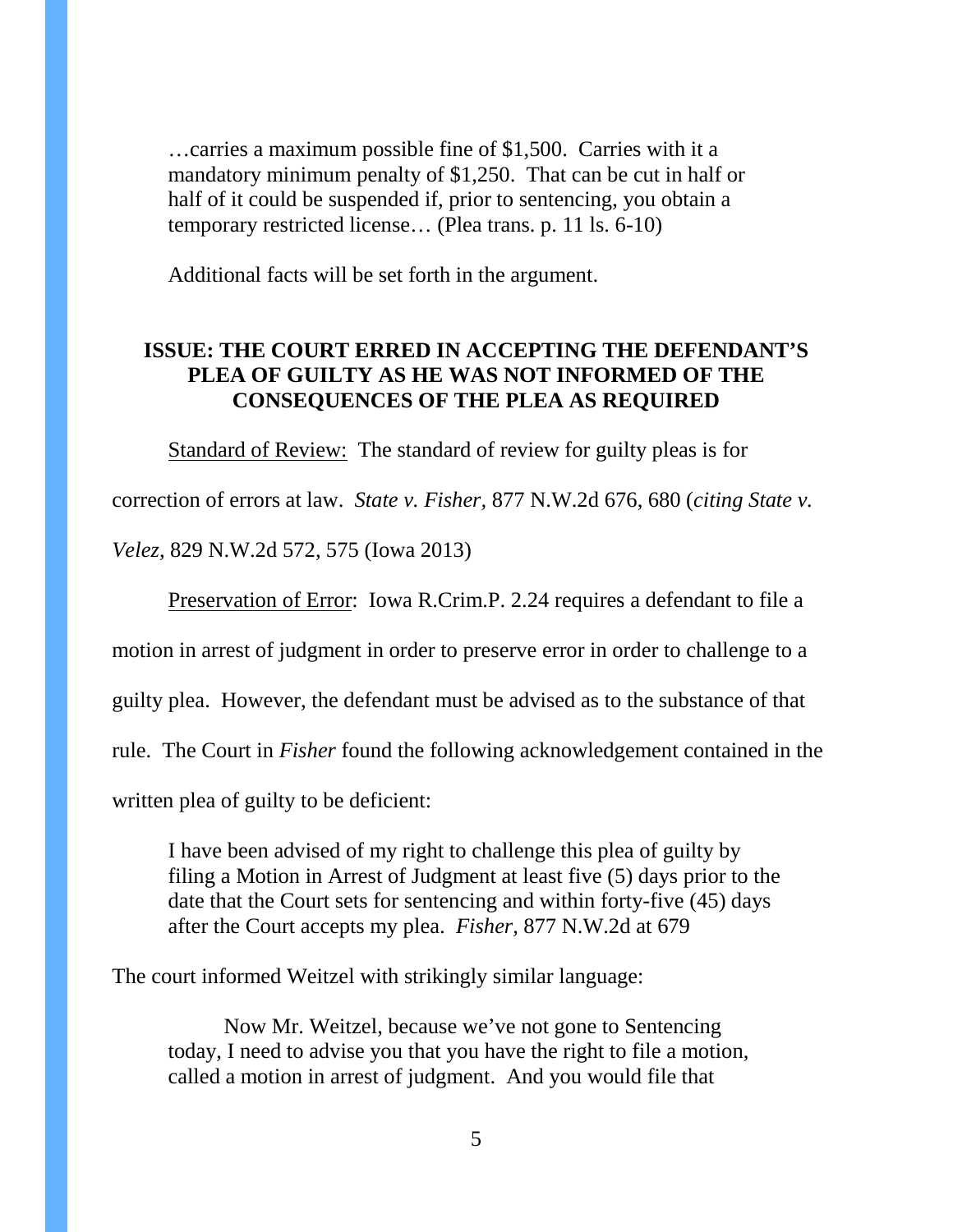motion if you believe I have made any mistakes or error in accepting your plea here today.

If you are going to file that motion, you have to do so within 45 days of today's date, or in any case, not later than five days before the date set for sentencing.

If you have any questions about that motion, please speak to your attorney. (Plea Trans. p. 22, ls. 8-18)

Just as in *Fisher,* Weitzel was not advised that a failure to file a motion in arrest of judgment would prevent him from filing an appeal challenging the guilty plea. Therefore, Weitzel is not precluded from challenging his guilty plea on appeal. *See, Fisher,* 722 N.W.2d at 682

Although the plea change order did indicate the full implication of not filing the motion in arrest of judgment, there is no indication the defendant understood of even read that paragraph. (Plea change order; App. p. 7) A mere inclusion of this right in a written order does not rise to the level of assurance that the defendant knew about the rights afforded under the motion in arrest of judgment and voluntarily and intentionally waived the right to appeal. *See, State v. Hinners,* 471 N.W.2d 841, 845 (Iowa 1991) If the requirement in Iowa R.Crim.P. 2.8 is that the court "…determine the defendant understands…" the provisions specifically listed out in the rule, then this requirement should also apply to the other rights included in the plea proceeding required, but not enumerated in the rule.

Alternatively, if the court finds that error was not preserved, the appeal may still be prosecuted. An exception to the preservation of error requirements in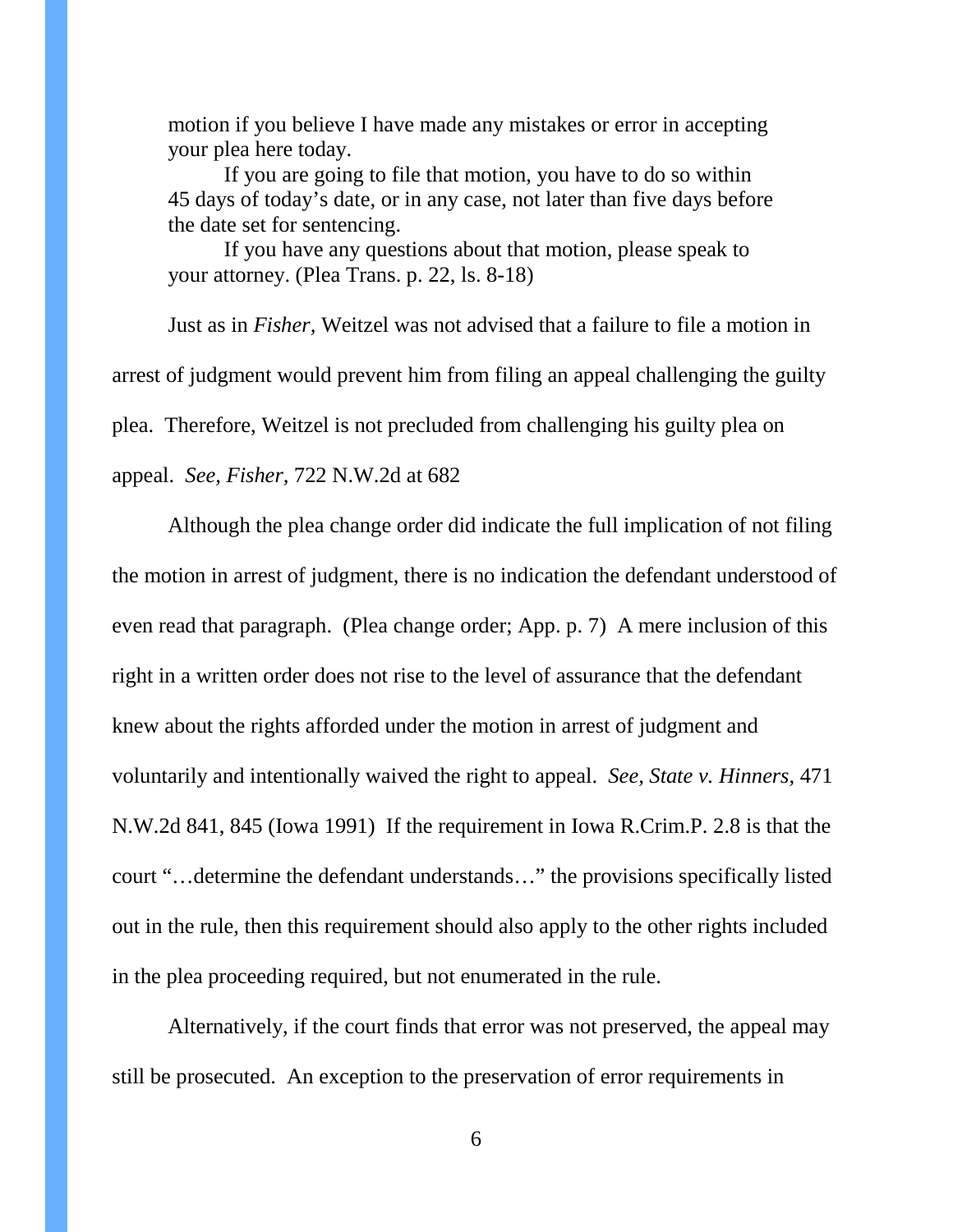ineffective assistance of counsel. *State v. LaRue*, 619 N.W.2d 395, 397 (Iowa

2000). The standard of review on an ineffective assistance of counsel is de novo.

*State v. Brubaker,* 805 N.W.2d 164, 171 (Iowa 2011). The defendant must show

his attorney failed to perform an essential duty and that he suffered prejudice.

*State v. Clay,* 824 N.W.2d 488 (Iowa 2012).

# **Argument**

Iowa R.Crim.P. 2.8(2)(b). Pleas of guilty. The court may refuse to accept a plea of guilty, and shall not accept a plea of guilty without first determining that the plea is made voluntarily and intelligently and has a factual basis. Before accepting a plea of guilty, the court must address the defendant personally in open court and inform the defendant of, and determine that the defendant understands, the following:

(2) The mandatory minimum punishment, if any, and the maximum possible punishment provided by the statute defining the offense to which the plea is offered.

The colloquy with the defendant was deficient in several aspect regarding

the financial implications to the defendant.

# **A. Failure to inform the defendant of the mandatory surcharge for each count pursuant to Iowa Code section 911.1.**

Weitzel entered pleas of guilty to four of the five counts of the trial

information. As part of the plea process, Weitzel was to be informed of the

minimum and maximum fines with the mandatory surcharges for each of the

counts.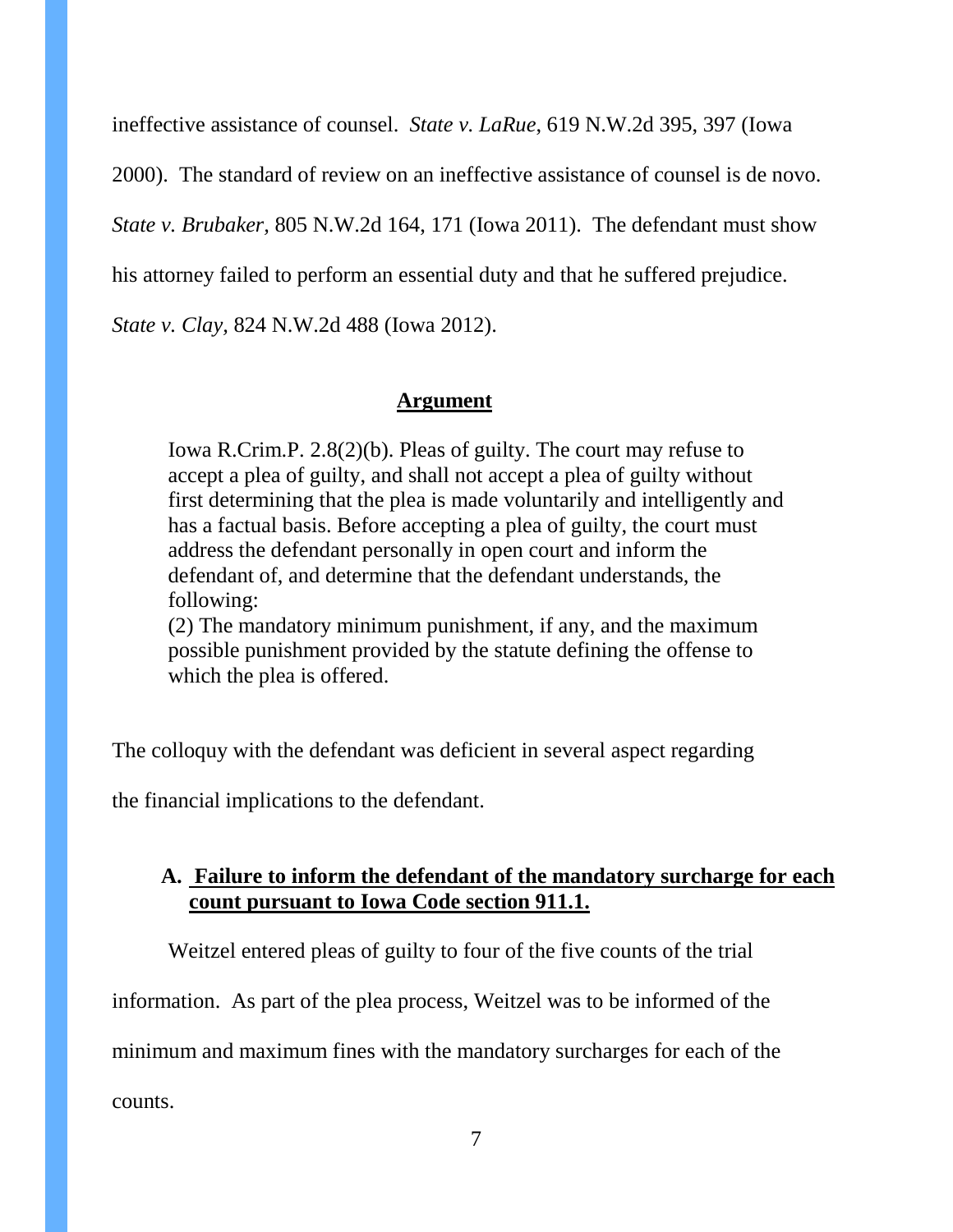[W]e need not decide today whether failure to disclose the surcharges *alone* would have meant the plea did not *substantially comply* with rule 2.8(2)(b)(2). Regardless, we hold that *actual compliance* with rule 2.8(2)(b)(2) requires disclosure of all applicable surcharges. *Fisher,* 877 N.W.2d at 686, footnote 6 (emphasis in original)

The court never mentioned in its colloquy with Weitzel that he was required to pay the thirty-five percent surcharge pursuant to Iowa Code section 911.1. Since this is clearly not actual compliance with the rule 2.8 as held in *Fisher,* the question before this court on this case is whether this meets the substantial compliance required under Iowa R.Crim.P. 2.8.

# **B. Failure to disclose the mandatory surcharge on count I pursuant to Iowa Code section 911.2B.**

Iowa Code section 911.2B requires a \$100 domestic abuse surcharge for violations of Iowa Code section 708.2A. Count I is such an offense and requires the surcharge. It was omitted in the colloquy. Just as the driver's license revocation for a violation of Iowa Code chapter 124 is a direct and mandatory consequence of a plea of guilty, so is this surcharge; therefore, the court was required to disclose it. *Fisher,* 877 N.W.2d at 684. The failure to disclose this surcharge as a "mandatory, immediate, and part of the punishment" requires the plea to be set aside as it was involuntary. *Id.*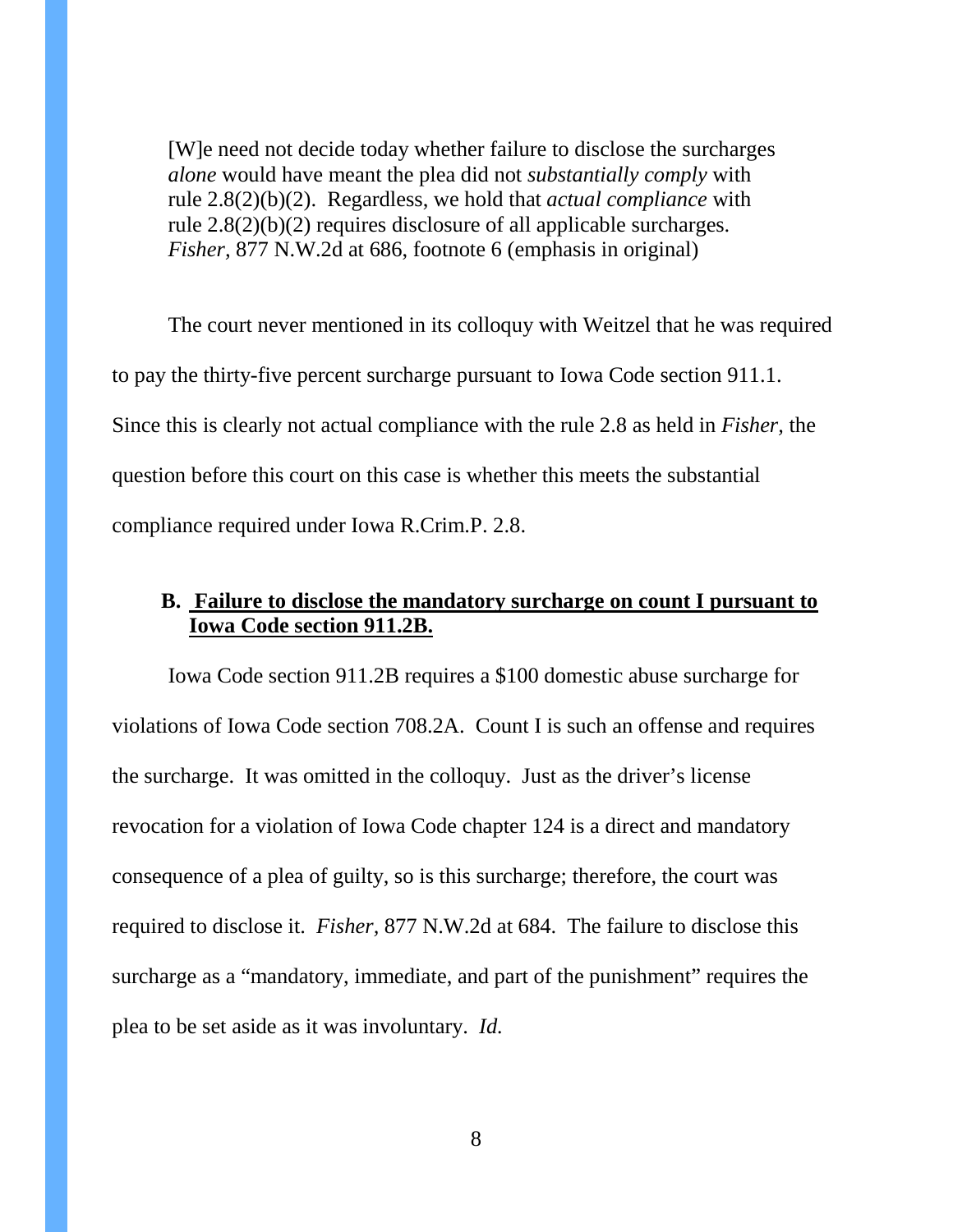# **C. Failure to correctly identify the correct maximum possible fine on count V pursuant to Iowa Code section 321J.2.**

The court stated the maximum possible fine for operating while intoxicated, first offense was \$1,500. (Plea trans. p. 10 ls. 6-7) The fine for operating while intoxicated, first offense is set by the legislature at \$1,250. Iowa Code section 321J.2(3)(c). The court did not correctly inform the defendant of the maximum fine. There is no substantial compliance with rule 2.8(2)(b) when incorrect information is given. *State v. Kress,* 636 N.W.2d 12 (Iowa 2001)

### **D. Failure to inform the defendant the fines are cumulative.**

By entering pleas of guilty to four counts, Weitzel was facing total fines in the amount of \$21,250 (7,500+6,250+6,250+1,250). The court did inform Weitzel the prison sentences could run consecutively. (Plea trans. p. 13 ls. 13-16) The court however, did not inform him that the maximum fines would be cumulative. Had this been a failure of the court to advise the prison sentences could be ordered to run consecutively, there is no room to argue the colloquy was in substantial compliance with rule 2.8(2)(b). *State v. White,* 587 N.W.2d 240 (Iowa 1998)

In order to understand the consequences of his plea it is clear that a defendant must be informed of the maximum punishment that might be imposed for his conduct. To hold that the term "maximum" does not include the total possible aggregate sentence is clearly incorrect. And to hold that a plea was intelligently and understandingly entered where a defendant was not informed that consecutive sentences could be imposed upon his multiple convictions is equally incorrect. *Id.* at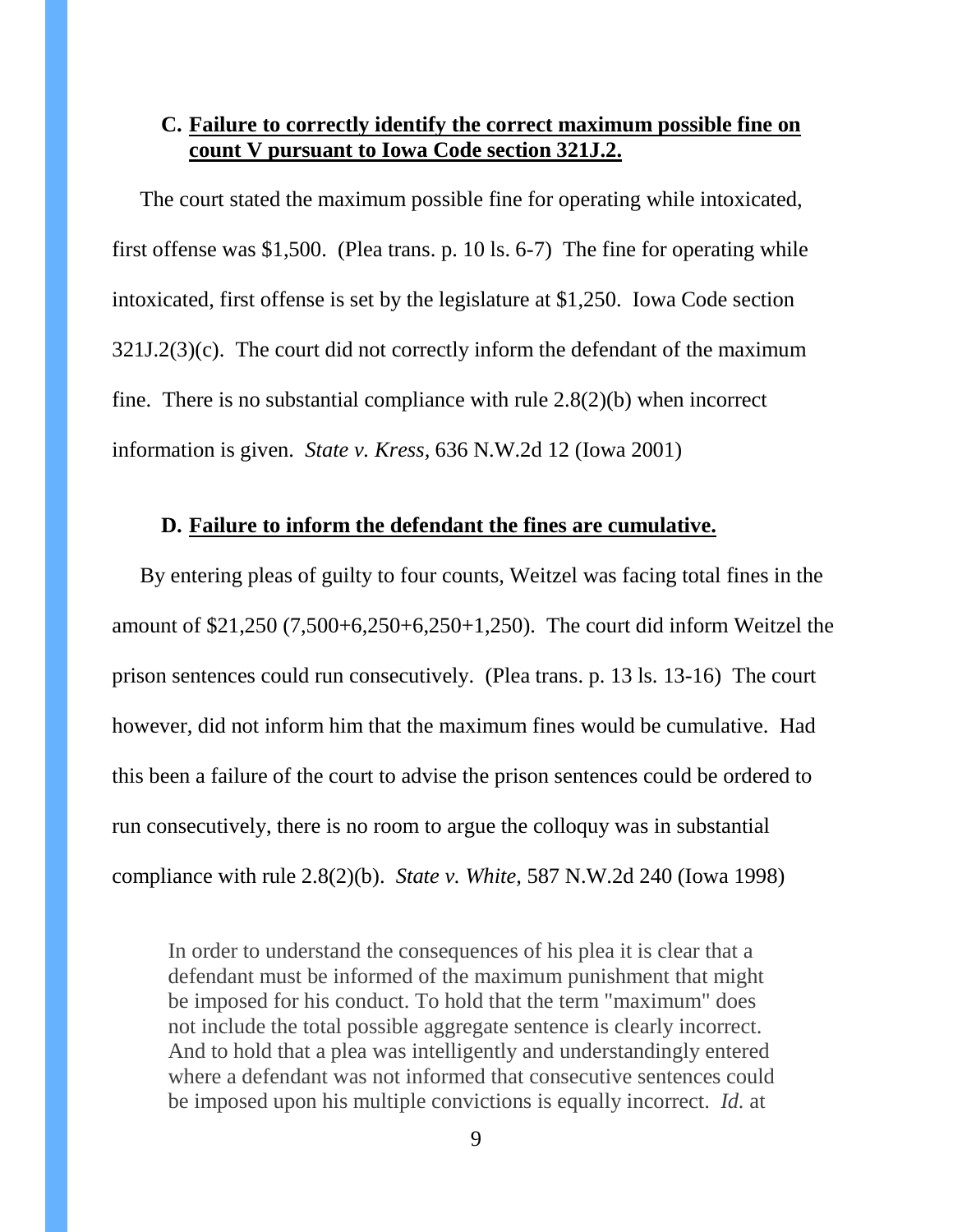245 quoting *Commonwealth v. Persinger,* 615 A.2d 1305, 1308 (Pa. 1992)

Each of the aforementioned issues deprived Weitzel from having a full understanding of the true implications of his decision to enter a plea of guilty.

A defendant who enters a plea of guilty waives several constitutional rights. For the waiver to be valid under the Due Process Clause ... there must be an intentional relinquishment of known rights or privileges. If a defendant's guilty plea is not equally voluntary and knowing, it has been obtained in violation of constitutional guarantees of due process and is therefore void. The defendant must have a full understanding of the consequences of a plea before constitutional rights can be waived knowingly and intelligently. *State v. Boone,* 298 N.W.2d 335 (Iowa 1980)

As the colloquy with the defendant through the failure to disclose the mandatory surcharges, the correct fine amounts, and the cumulative nature of the fines, the pleas violated due process and are void. Therefore, the entirety of the guilty pleas should be vacated. *See, State v. Fisher,* 877 N.W.2d 676 (Iowa 2016)

Alternatively, the failure of the Weitzel's attorney to allow the plea to proceed without ensuring he had a full understanding of the financial implications was error which prevented him from intelligently entering his pleas of guilty.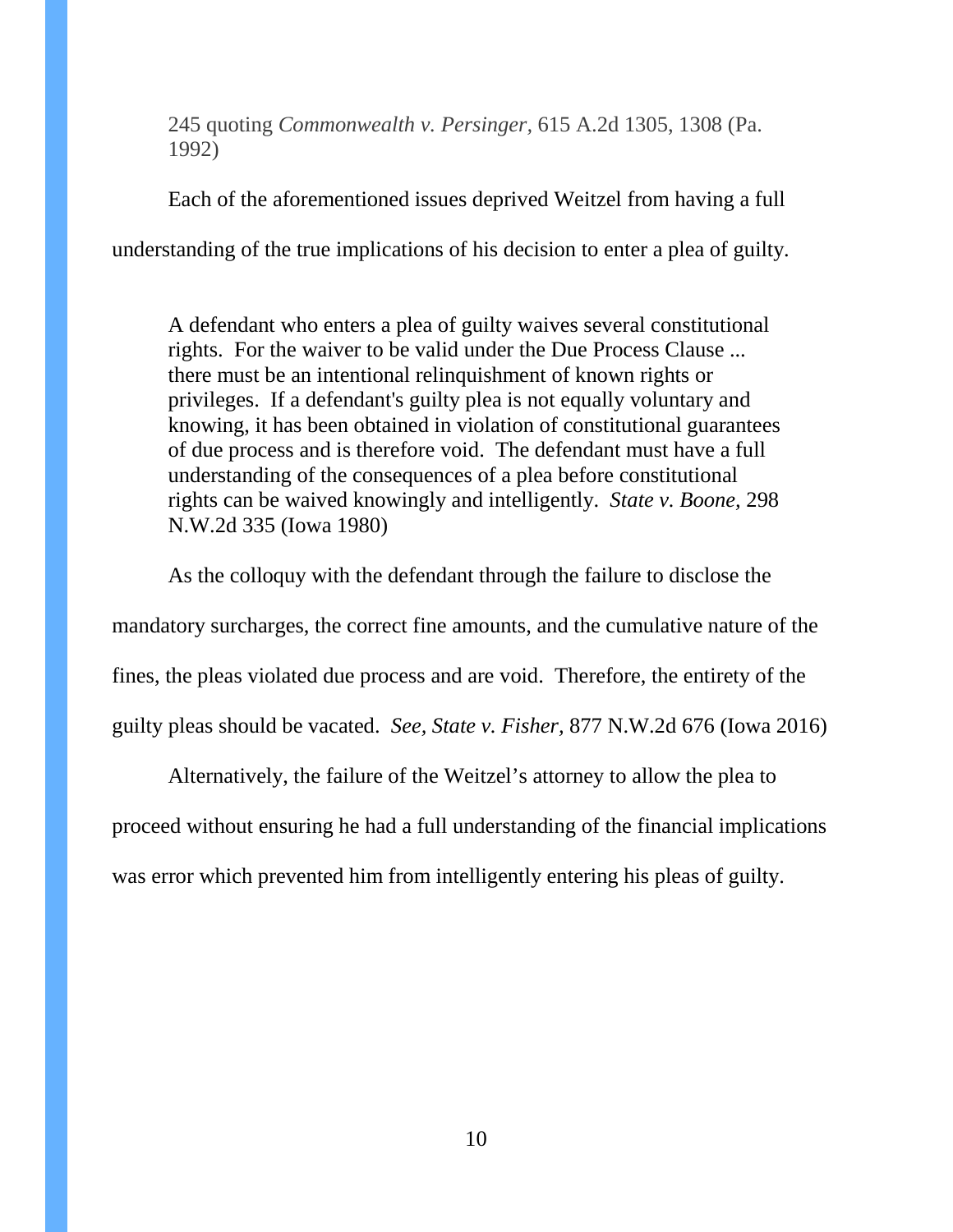### **CONCLUSION**

The defendant-appellant respectfully request that this Court vacate the pleas of guilty entered in this matter and remand to the district court for further proceedings.

## **REQUEST FOR SUBMISSION**

Defendant-appellant hereby respectfully requests that this matter be submitted with oral argument.

> */s/ David A. Kuehner* David A. Kuehner AT0004469 Eggert, Erb, Mulcahy & Kuehner, P.L.L.C. 701 Blunt Parkway Charles City, IA 50616 (641) 228-3727 (641) 228-6524 (fax) dakuehner@iabar.org

ATTORNEY FOR APPELLANT